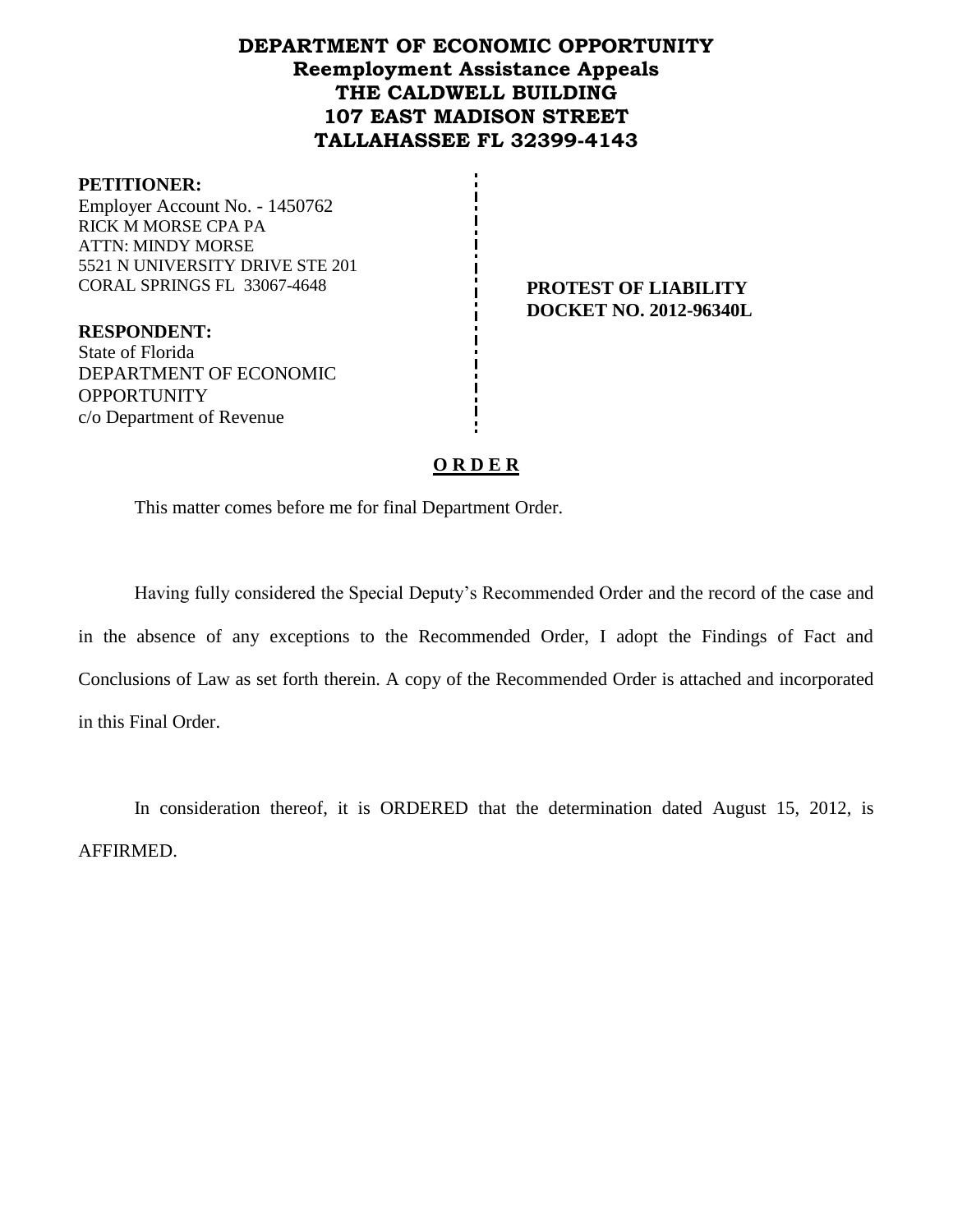#### **JUDICIAL REVIEW**

Any request for judicial review must be initiated within 30 days of the date the Order was filed. Judicial review is commenced by filing one copy of a *Notice of Appeal* with the DEPARTMENT OF ECONOMIC OPPORTUNITY at the address shown at the top of this Order and a second copy, with filing fees prescribed by law, with the appropriate District Court of Appeal. It is the responsibility of the party appealing to the Court to prepare a transcript of the record. If no court reporter was at the hearing, the transcript must be prepared from a copy of the Special Deputy's hearing recording, which may be requested from the Office of Appeals.

Cualquier solicitud para revisión judicial debe ser iniciada dentro de los 30 días a partir de la fecha en que la Orden fue registrada. La revisión judicial se comienza al registrar una copia de un *Aviso de Apelación* con la Agencia para la Innovación de la Fuerza Laboral [*DEPARTMENT OF ECONOMIC OPPORTUNITY]* en la dirección que aparece en la parte superior de este *Orden* y una segunda copia, con los honorarios de registro prescritos por la ley, con el Tribunal Distrital de Apelaciones pertinente. Es la responsabilidad de la parte apelando al tribunal la de preparar una transcripción del registro. Si en la audiencia no se encontraba ningún estenógrafo registrado en los tribunales, la transcripción debe ser preparada de una copia de la grabación de la audiencia del Delegado Especial [*Special Deputy*], la cual puede ser solicitada de la Oficina de Apelaciones.

Nenpòt demann pou yon revizyon jiridik fèt pou l kòmanse lan yon peryòd 30 jou apati de dat ke Lòd la te depoze a. Revizyon jiridik la kòmanse avèk depo yon kopi yon *Avi Dapèl* ki voye bay DEPARTMENT OF ECONOMIC OPPORTUNITY lan nan adrès ki parèt pi wo a, lan tèt *Lòd* sa a e yon dezyèm kopi, avèk frè depo ki preskri pa lalwa, bay Kou Dapèl Distrik apwopriye a. Se responsabilite pati k ap prezante apèl la bay Tribinal la pou l prepare yon kopi dosye a. Si pa te gen yon stenograf lan seyans lan, kopi a fèt pou l prepare apati de kopi anrejistreman seyans lan ke Adjwen Spesyal la te fè a, e ke w ka mande Biwo Dapèl la voye pou ou.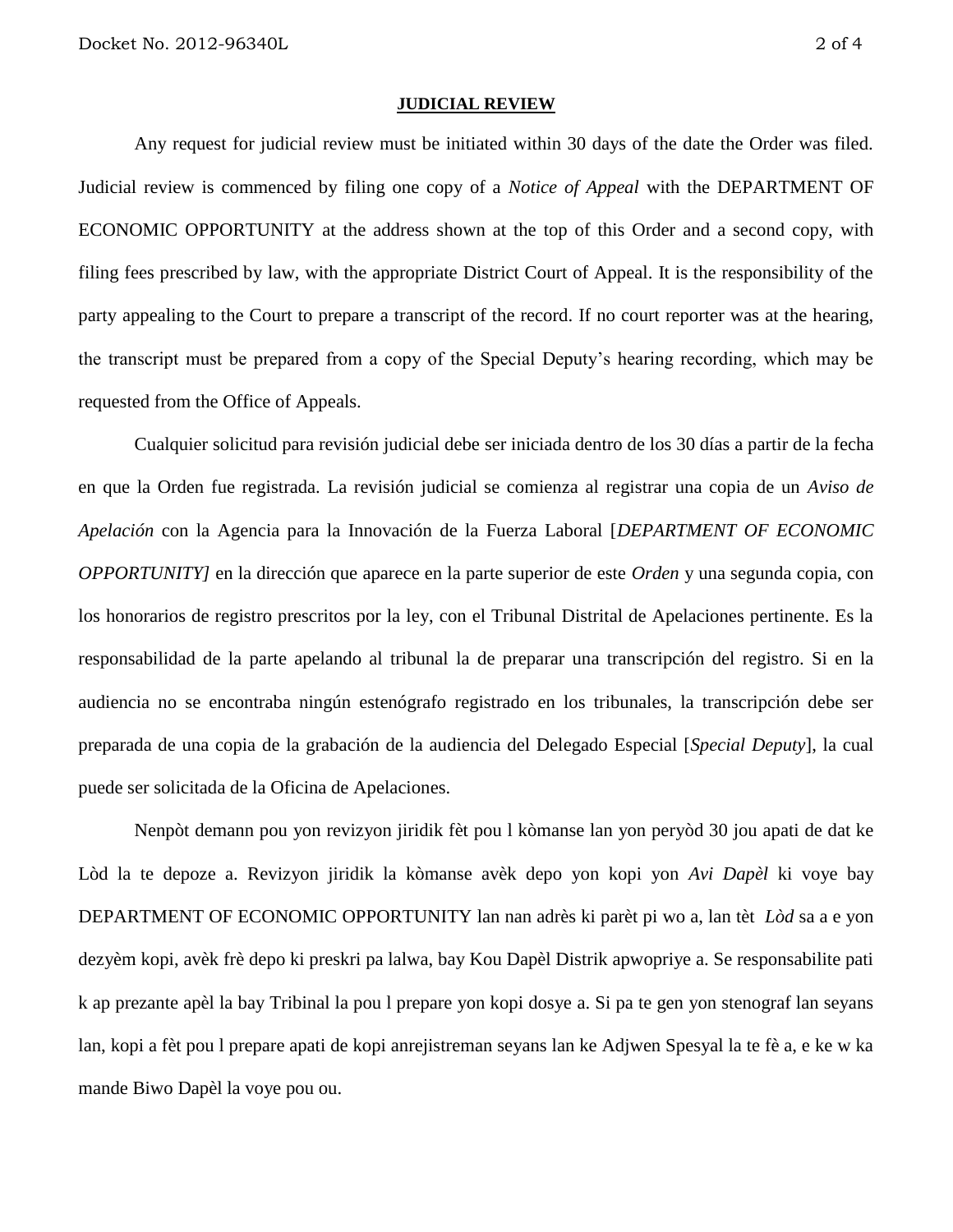DONE and ORDERED at Tallahassee, Florida, this \_\_\_\_\_\_\_ day of January, 2013.



Altemese Smith, Assistant Director, Reemployment Assistance Services DEPARTMENT OF ECONOMIC OPPORTUNITY

FILED ON THIS DATE PURSUANT TO § 120.52, FLORIDA STATUTES, WITH THE DESIGNATED DEPARTMENT CLERK, RECEIPT OF WHICH IS HEREBY ACKNOWLEDGED.

 $\overline{\phantom{a}}$  ,  $\overline{\phantom{a}}$  ,  $\overline{\phantom{a}}$  ,  $\overline{\phantom{a}}$  ,  $\overline{\phantom{a}}$  ,  $\overline{\phantom{a}}$  ,  $\overline{\phantom{a}}$  ,  $\overline{\phantom{a}}$ DEPUTY CLERK DATE

## **CERTIFICATE OF SERVICE**

**I HEREBY CERTIFY that true and correct copies of the foregoing Final Order have been furnished to the persons listed below in the manner described, on the \_\_\_\_\_\_\_ day of January, 2013**.

 $Shmum \sim 7$ 

SHANEDRA Y. BARNES, Special Deputy Clerk DEPARTMENT OF ECONOMIC **OPPORTUNITY** Reemployment Assistance Appeals 107 EAST MADISON STREET TALLAHASSEE FL 32399-4143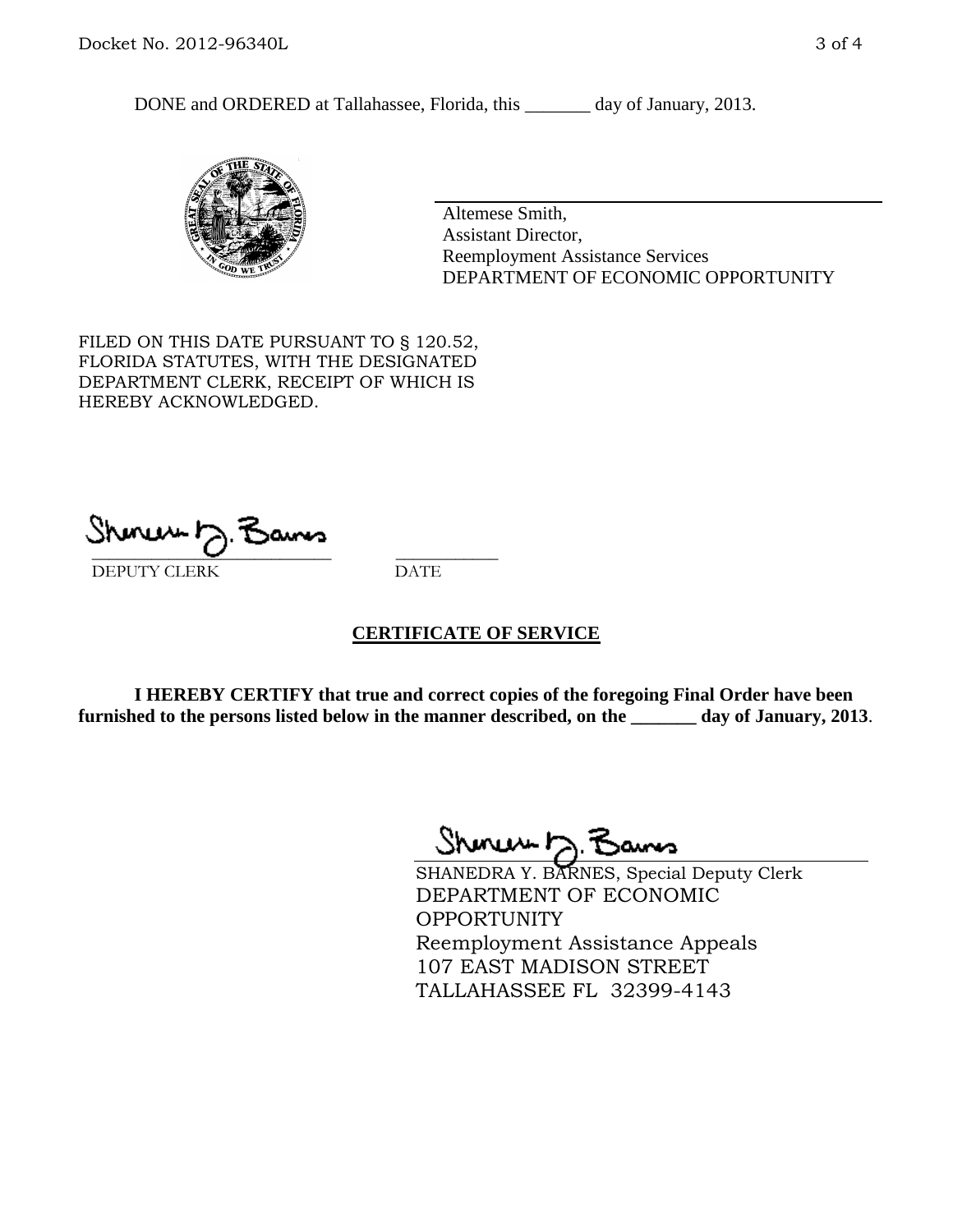Docket No. 2012-96340L 4 of 4

By U.S. Mail:

RICK M MORSE CPA PA ATTN: MINDY MORSE 5521 N UNIVERSITY DRIVE STE 201 CORAL SPRINGS FL 33067-4648

SHELLEY HERMAN 6746 MOONLIT DRIVE DELRAY BEACH FL 33446

DEPARTMENT OF REVENUE ATTN: VANDA RAGANS - CCOC #1-4857 5050 WEST TENNESSEE STREET TALLAHASSEE FL 32399

MAITLAND TAX ATTN GORDON HERGET SUITE 160 2301 MAITLAND CENTER PARKWAY MAITLAND FL 32751-4192

State of Florida DEPARTMENT OF ECONOMIC OPPORTUNITY c/o Department of Revenue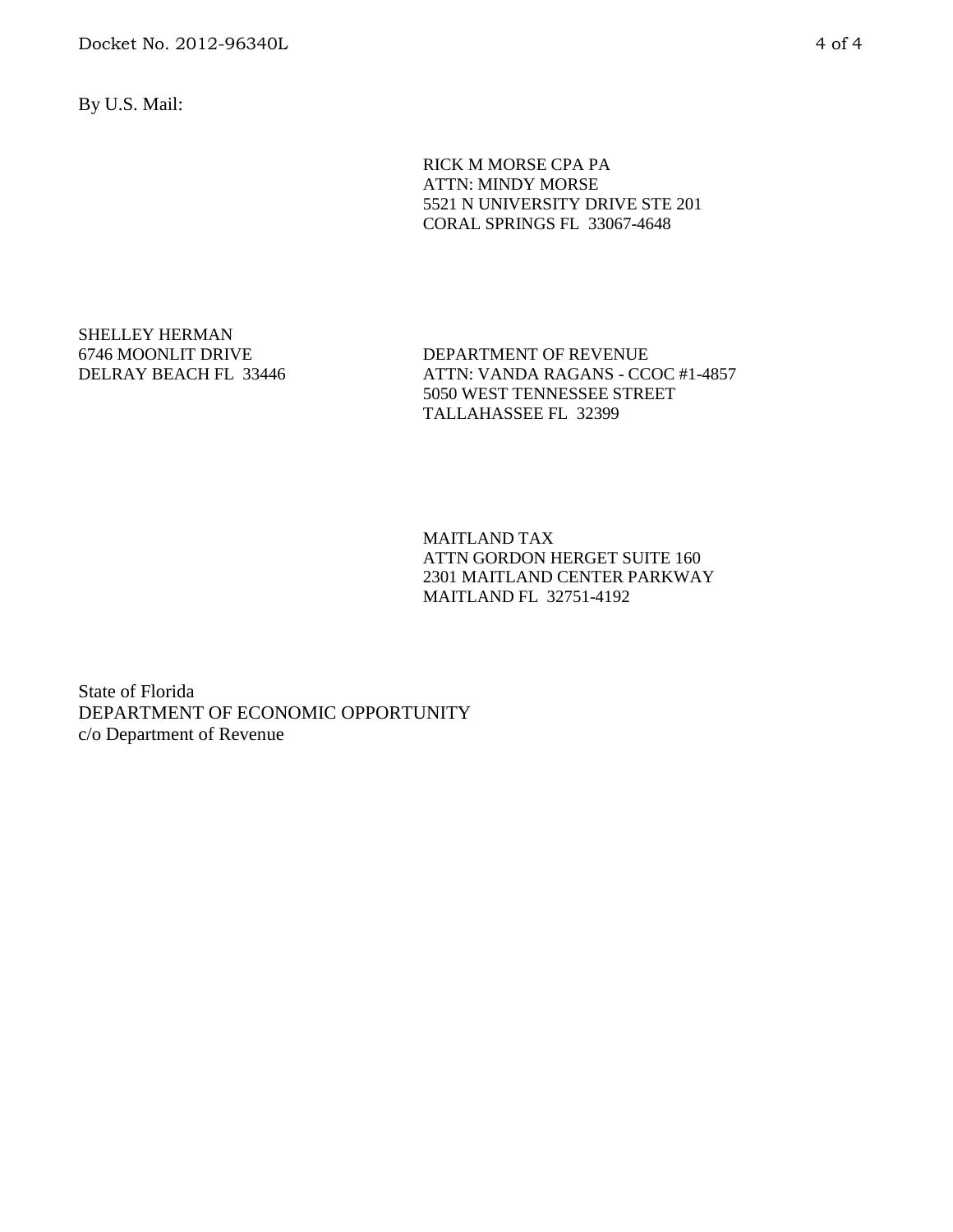## **DEPARTMENT OF ECONOMIC OPPORTUNITY Reemployment Assistance Appeals**

MSC 347 CALDWELL BUILDING 107 EAST MADISON STREET TALLAHASSEE FL 32399-4143

### **PETITIONER:**

Employer Account No. - 1450762 RICK M MORSE CPA PA ATTN: MINDY MORSE 5521 N UNIVERSITY DRIVE STE 201 CORAL SPRINGS FL 33067-4648

> **PROTEST OF LIABILITY DOCKET NO. 2012-96340L**

**RESPONDENT:** State of Florida DEPARTMENT OF ECONOMIC **OPPORTUNITY** c/o Department of Revenue

# **RECOMMENDED ORDER OF SPECIAL DEPUTY**

TO: Assistant Director, Executive Director, Reemployment Assistance Services DEPARTMENT OF ECONOMIC OPPORTUNITY

This matter comes before the undersigned Special Deputy pursuant to the Petitioner's protest of the Respondent's determination dated August 15, 2012.

After due notice to the parties, a telephone hearing was held on October 12, 2012. The Petitioner, represented by the Petitioner's administrator, appeared and testified. The Petitioner's sole officer and two bookkeepers testified as witnesses for the Petitioner. The Respondent, represented by a Department of Revenue Tax Specialist, appeared and testified. The Joined Party appeared and testified. An accountant testified as a witness on behalf of the Joined Party.

The record of the case, including the recording of the hearing and any exhibits submitted in evidence, is herewith transmitted. Proposed Findings of Fact and Conclusions of Law were not received.

### **Issue:**

Whether services performed for the Petitioner by the Joined Party and other individuals as Billing and Collection constitute insured employment pursuant to Sections 443.036(19), 443.036(21); 443.1216, Florida Statutes, and if so, the effective date of the liability.

## **Findings of Fact:**

1. The Petitioner is a professional corporation, formed in 1993, that provides accounting, payroll, and bookkeeping services.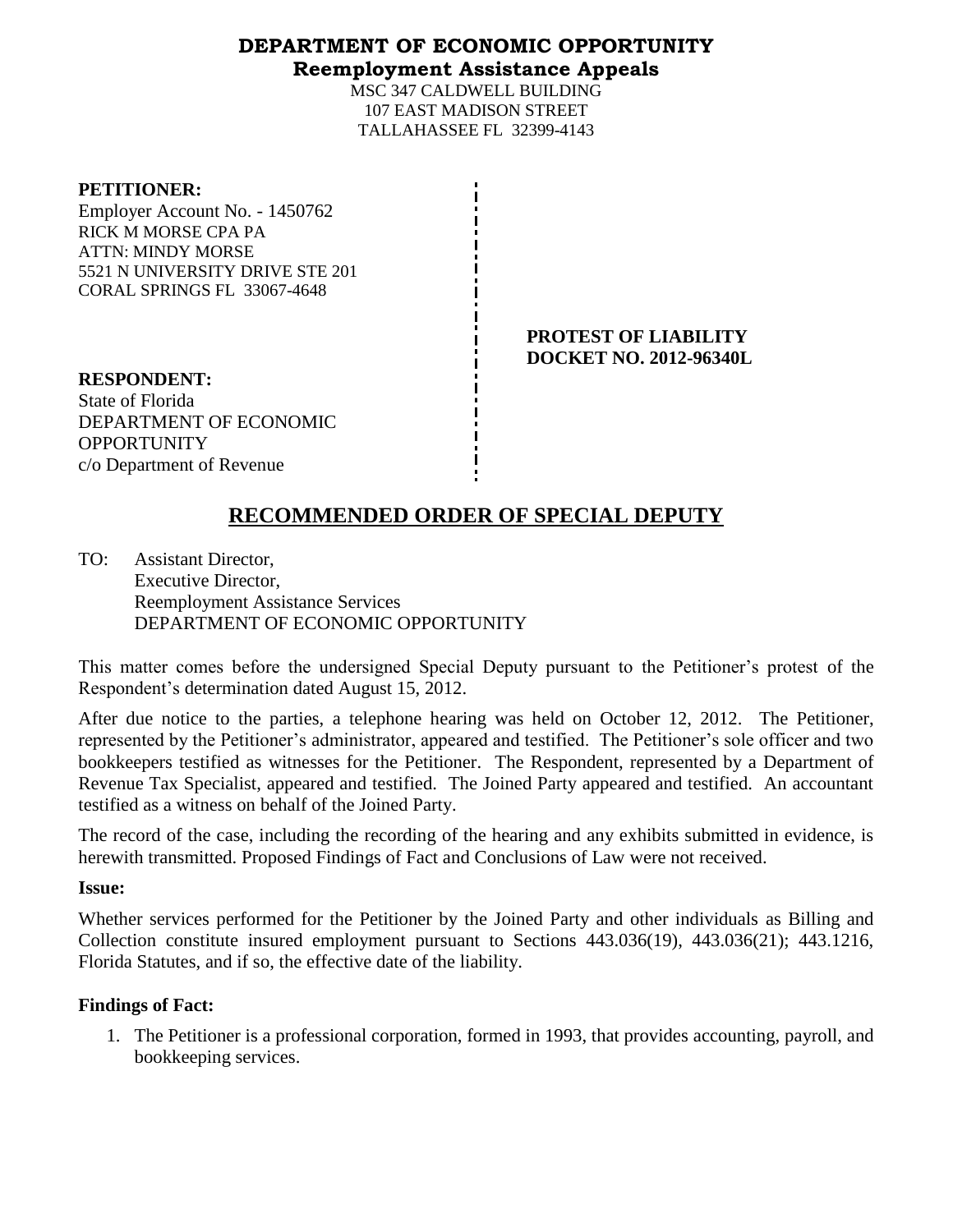- 2. The Joined Party performed billing and collection services for the Petitioner as an accounts receivable clerk/manager from February 2010, until June, 2011. The Joined Party obtained the work after responding to an advertisement placed by the Petitioner on Craigslist. During an interview, the parties discussed the Joined Party's work experience and the services needed by the Petitioner. The Joined Party was told the work would be full-time, 40 hours per week, with some additional hours during tax season. The Joined Party was told she would be eligible for sick pay and vacation pay after a certain period of time. The Petitioner set the Joined Party's compensation at \$600 per week, based upon a 40- hour work week, or \$15 per hour. The Joined Party requested that the Petitioner not withhold taxes from her pay, as the Joined Party preferred to pay her own taxes. The parties did not enter into a written agreement. Persons who previously performed the same type of services for the Petitioner were the Petitioner's employees.
- 3. The Joined Party's duties included creating bills for clients using the Petitioner's "Imagine" software billing program, posting payments to the client's receivable balance, issuing notices and making telephone calls to clients with past due accounts, recording bank deposits and other data in QuickBooks, and preparing daily cash receipt reports.
- 4. The Joined Party was an experienced bookkeeper, particularly with QuickBooks. The Joined Party did not have experience with the Petitioner's "Imagine" billing program. One of the Petitioner's employees trained the Joined Party on the use of the system and provided technical assistance when needed by the Joined Party. The Petitioner paid for the Joined Party to attend a seminar that focused on laws relating to collections.
- 5. The Joined Party performed her services at the Petitioner's business location. During an approximate two-week period when the Joined Party was recovering from surgery, the Joined Party performed some of her duties from her home. The Petitioner's normal business hours were 9:00 a.m. to 5:30 p.m., Monday through Friday. The Joined Party was allowed some flexibility in her work hours and often arrived before 9:00 a.m. Most of the time the Joined Party worked until 5:30 p.m. The Joined Party was allowed 30 minutes for lunch. During the tax season, the Joined Party was required to work in excess of 40 hours per week. The Petitioner gave the Joined Party a key to the office. The Joined Party notified the Petitioner, usually the head bookkeeper, if she was going to be late or absent.
- 6. The Petitioner provided the work space, telephone, computer, software programs, and all other equipment and supplies needed to perform the work. During the time the Joined Party was recovering from surgery, the Petitioner provided an access code to the Petitioner's billing system so that the Joined Party could work from home. The Joined Party was reimbursed if she picked up items needed for her work. The Joined Party had no expenses in connection with the work.
- 7. The Joined Party entered information from timesheets completed by the Petitioner's sole officer and other individuals into the billing system. If the Joined Party had a question about an entry, she went directly to the individual for clarification. The Joined Party prepared bills for clients for tax returns from written directions provided with each return by the Petitioner's sole officer. Some of the Petitioner's clients were billed on a monthly or quarterly basis. An employee of the Petitioner initially gave the Joined Party instructions as to how those clients were to be billed. To follow-up on past due accounts, the Joined Party worked from an aging account report which was notated by the Petitioner's administrator as to any special treatment of an individual client, such as "do not call" or "call this one first." The Joined Party also prepared collection letters, using a format approved by the Petitioner's administrator. The Joined Party was authorized to use the title "Accounts Receivable Manager" on the collection letters. The Joined Party did not have discretion to discount a past due bill. The Joined Party provided a daily cash activity report to the Petitioner's sole officer.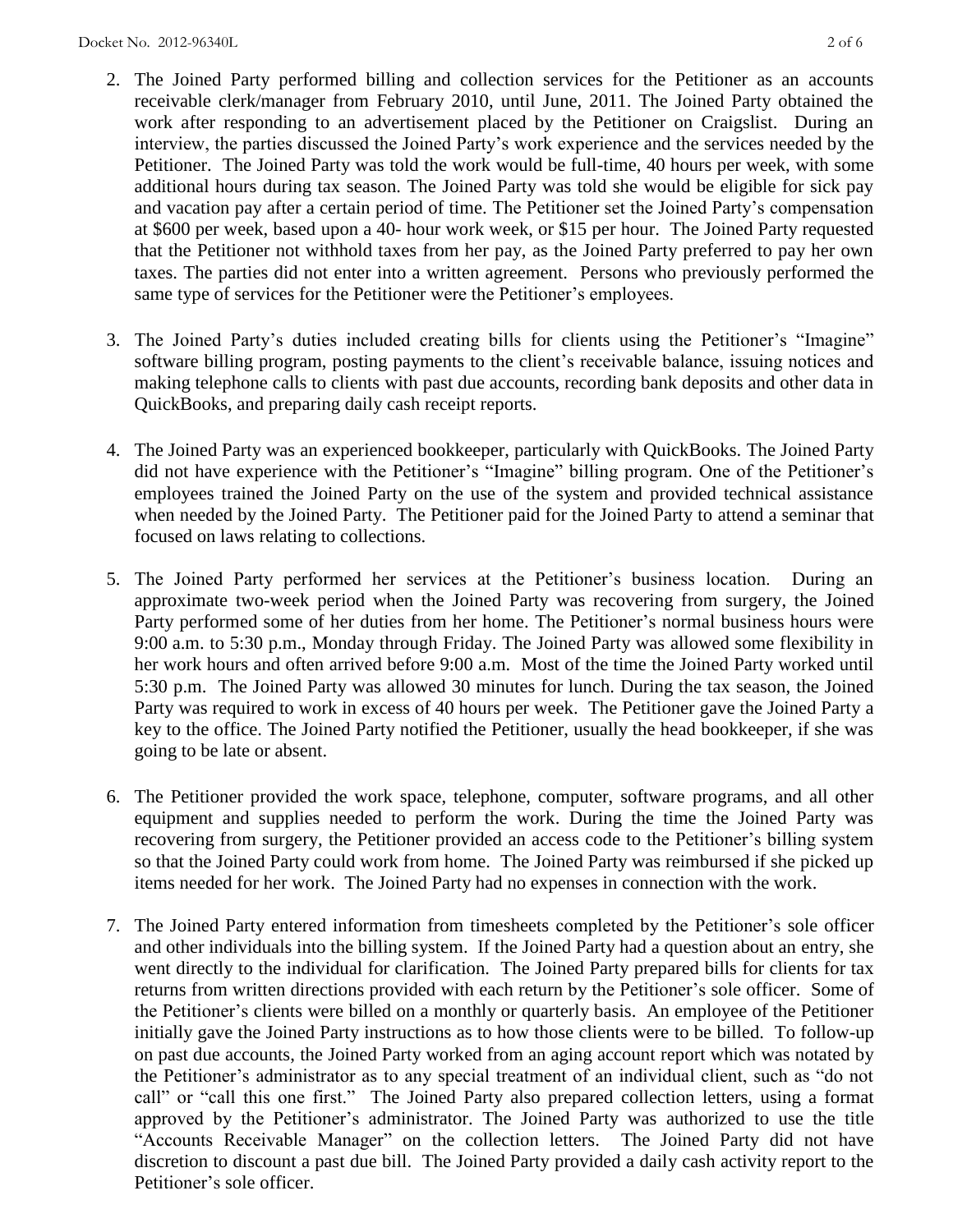- 8. The Joined Party did not bill the Petitioner for her services. The Joined Party kept track of her hours and submitted time sheets to the Petitioner on a weekly basis. The Joined Party was paid \$600 per week. During tax season, the Joined Party was paid at a rate of \$15 per hour for hours in excess of 40 hours per week.The Joined Party received holiday pay, sick pay and a one-time bonus of \$100. The Petitioner did not withhold payroll taxes from the Joined Party's pay. The Petitioner reported the Joined Party's earnings on a form 1099-MISC.
- 9. The Joined Party operated a bookkeeping service until 2008. The Joined Party did not operate a business and did not have a business card, occupational license, or business liability insurance during the time the Joined Party performed services for the Petitioner.
- 10. The Joined Party was not prohibited from performing services for others while working for the Petitioner, as long as the other services did not interfere with the Joined Party's work for the Petitioner.
- 11. The Petitioner terminated the relationship with the Joined Party.

## **Conclusions of Law:**

- 12. The issue in this case, whether services performed for the Petitioner constitute employment subject to the Florida Unemployment Compensation Law, is governed by Chapter 443, Florida Statutes. Section 443.1216(1)(a)2, Florida Statutes, provides that employment subject to the chapter includes service performed by individuals under the usual common law rules applicable in determining an employer-employee relationship.
- 13. The Supreme Court of the United States held that the term "usual common law rules" is to be used in a generic sense to mean the "standards developed by the courts through the years of adjudication." United States v. W.M. Webb, Inc., 397 U.S. 179 (1970).
- 14. The Supreme Court of Florida adopted and approved the tests in 1 Restatement of Law, Agency 2d Section 220 (1958), for use to determine if an employment relationship exists. See Cantor v. Cochran, 184 So.2d 173 (Fla. 1966); Miami Herald Publishing Co. v. Kendall, 88 So.2d 276 (Fla. 1956); Magarian v. Southern Fruit Distributors, 1 So.2d 858 (Fla. 1941); see also Kane Furniture Corp. v. R. Miranda, 506 So.2d 1061 (Fla. 2d DCA 1987).
- 15. Restatement of Law is a publication, prepared under the auspices of the American Law Institute, which explains the meaning of the law with regard to various court rulings. The Restatement sets forth a nonexclusive list of factors that are to be considered when judging whether a relationship is an employment relationship or an independent contractor relationship.
- 16. 1 Restatement of Law, Agency 2d Section 220 (1958) provides:
	- (1) A servant is a person employed to perform services for another and who, in the performance of the services, is subject to the other's control or right of control.
	- (2) The following matters of fact, among others, are to be considered:
		- (a) the extent of control which, by the agreement, the business may exercise over the details of the work;
		- (b) whether or not the one employed is engaged in a distinct occupation or business;
		- (c) the kind of occupation, with reference to whether, in the locality, the work is usually done under the direction of the employer or by a specialist without supervision;
		- (d) the skill required in the particular occupation;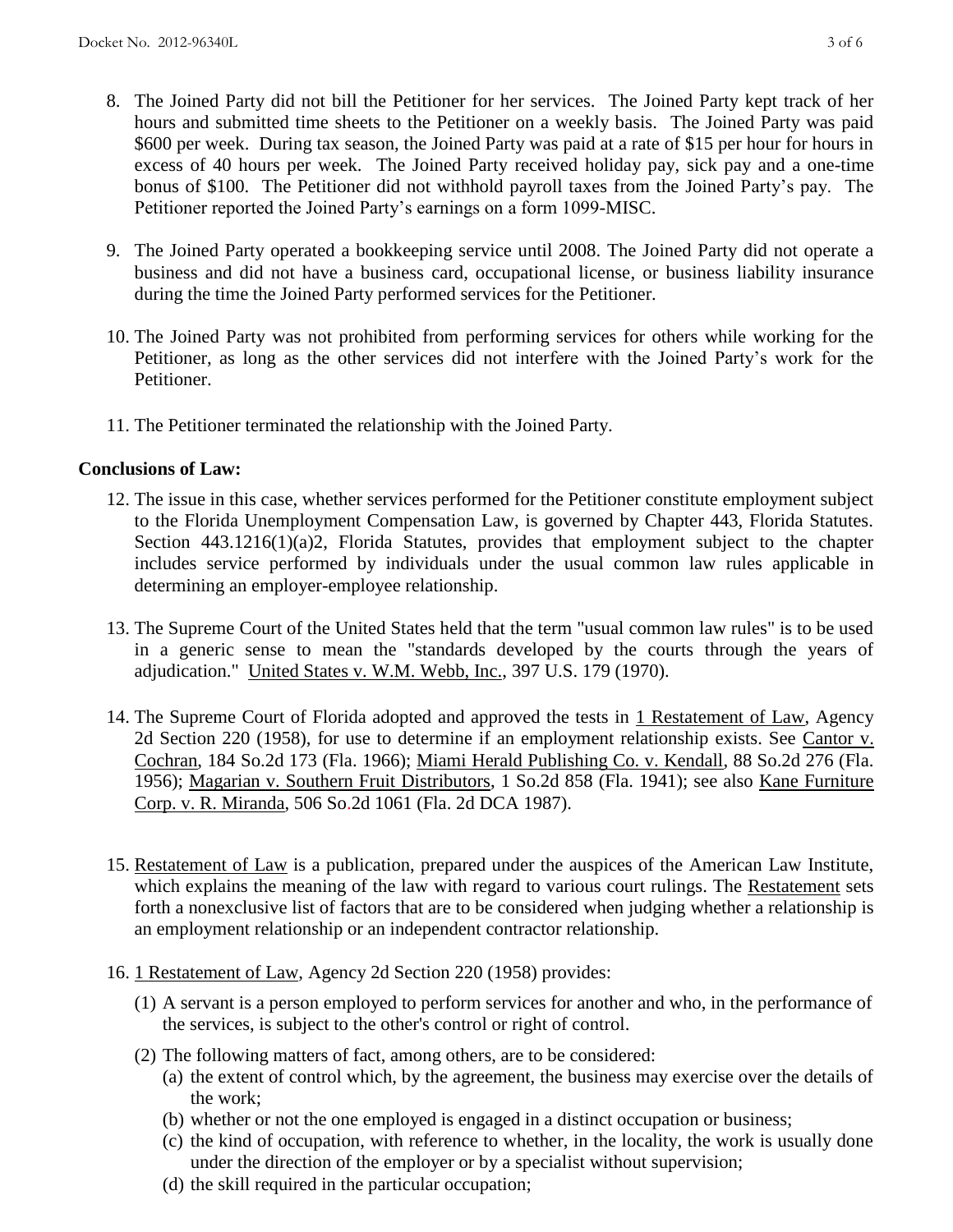- (e) whether the employer or the worker supplies the instrumentalities, tools, and the place of work for the person doing the work;
- (f) the length of time for which the person is employed;
- (g) the method of payment, whether by the time or by the job;
- (h) whether or not the work is a part of the regular business of the employer;
- (i) whether or not the parties believe they are creating the relation of master and servant;
- (j) whether the principal is or is not in business.
- 17. Comments in the Restatement explain that the word "servant" does not exclusively connote manual labor, and the word "employee" has largely replaced "servant" in statutes dealing with various aspects of the working relationship between two parties.
- 18. In Department of Health and Rehabilitative Services v. Department of Labor & Employment Security, 472 So.2d 1284 (Fla. 1<sup>st</sup> DCA 1985) the court confirmed that the factors listed in the Restatement are the proper factors to be considered in determining whether an employer-employee relationship exists. However, in citing La Grande v. B&L Services, Inc., 432 So.2d 1364, 1366 (Fla. 1st DCA 1983), the court acknowledged that the question of whether a person is properly classified an employee or an independent contractor often cannot be answered by reference to "hard and fast" rules, but rather must be addressed on a case-by-case basis.
- 19. The record does not reveal the existence of any agreement, verbal or written, specifying whether the Joined Party would perform services as an employee or as an independent contractor. In Keith v. News & Sun Sentinel Co., 667 So.2d 167 (Fla. 1995), the Court held that in determining the status of a working relationship, the agreement between the parties should be examined if there is one. In providing guidance on how to proceed absent an express agreement the Court stated "In the event that there is no express agreement and the intent of the parties cannot be otherwise determined, courts must resort to a fact specific analysis under the Restatement based on the actual practice of the parties."
- 20. The Petitioner operates an accounting practice. The Joined Party worked as an accounts receivable clerk/manager for the Petitioner. The work performed by the Joined Party was not separate and distinct from the Petitioner's business, but was an integral and necessary part of the Petitioner's business. The Joined Party was not in business for herself.
- 21. In Adams v. Department of Labor and Employment Security, 458 So.2d 1161 (Fla. 1<sup>st</sup> DCA 1984), the Court held that the basic test for determining a worker's status is the employing unit's right of control over the manner in which the work is performed. The Court, quoting Farmer's and Merchant's Bank v. Vocelle, 106 So.2d 92 (Fla. 1<sup>st</sup> DCA 1958), stated: "[I]f the person serving is merely subject to the control of the person being served as to the results to be obtained, he is an independent contractor; if he is subject to the control of the person being served as to the means to be used, he is not an independent contractor." In this case, the Petitioner exercised sufficient control over the Joined Party to establish an employer-employee relationship. The Petitioner determined what work was performed, when the work was performed and, through training and direction, how the work was performed.
- 22. The Petitioner furnished the work space and all equipment and supplies needed for the work.
- 23. The Petitioner determined the rate and method of payment. The Joined Party was paid by time, rather than by the job. The fact that the Joined Party requested that taxes not be withheld from her pay does not, standing alone, establish an independent contractor relationship.
- 24. The Joined Party received holiday pay and sick pay, benefits normally reserved for employees.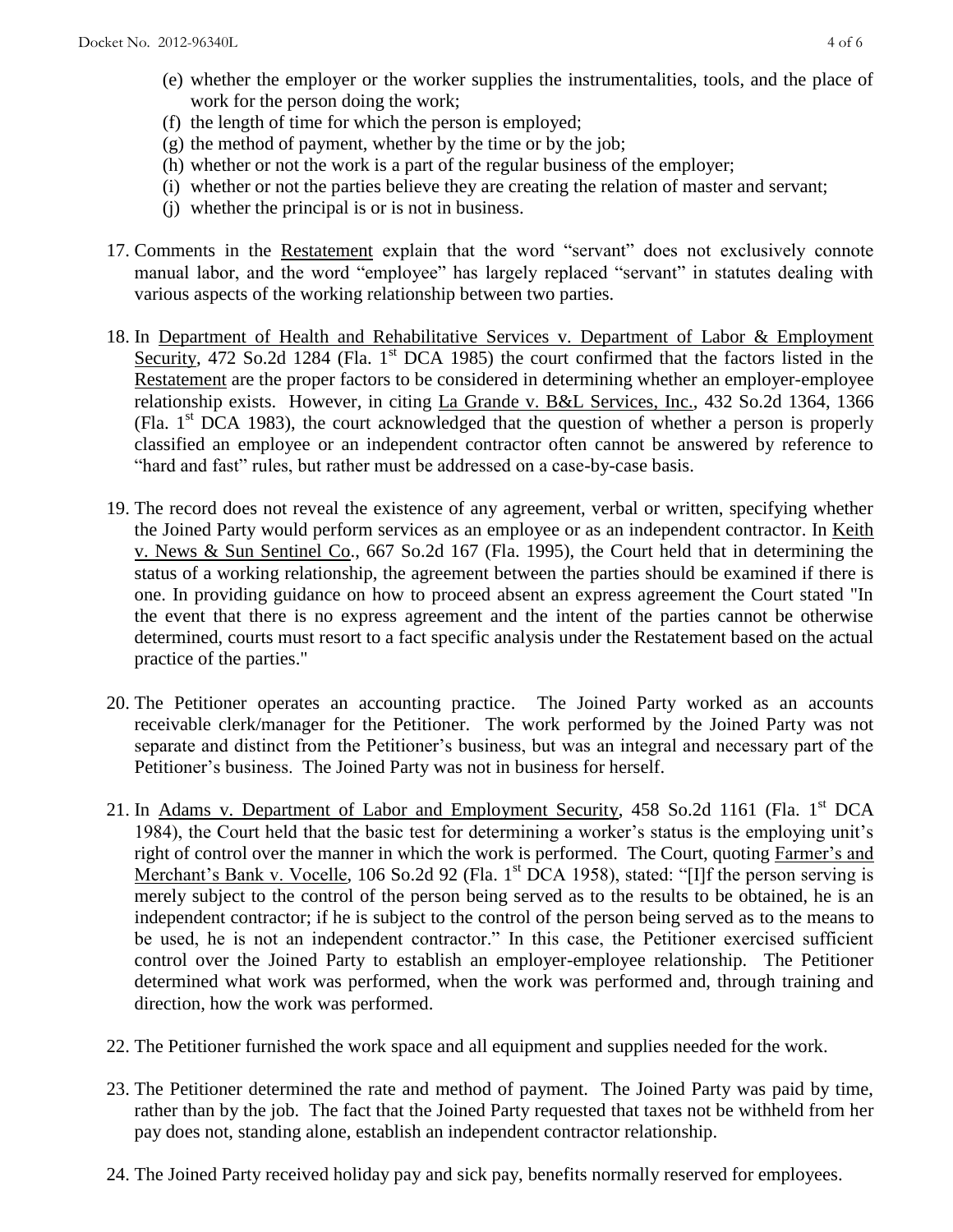- 25. The Joined Party was hired for an indefinite term. The Joined Party performed services for the Petitioner for approximately 16 months. Those factors reflect an at-will relationship of relative permanence, consistent with an employer-employee relationship rather than an independent contractor relationship.
- 26. It is concluded that the services performed for the Petitioner by the Joined Party and others as accounts receivable clerks/managers constitute insured employment.

**Recommendation:** It is recommended that the determination dated August 15, 2012, be AFFIRMED.

Respectfully submitted on December 5, 2012.



SUSAN WILLIAMS, Special Deputy Office of Appeals

A party aggrieved by the *Recommended Order* may file written exceptions to the Director at the address shown above within fifteen days of the mailing date of the *Recommended Order*. Any opposing party may file counter exceptions within ten days of the mailing of the original exceptions. A brief in opposition to counter exceptions may be filed within ten days of the mailing of the counter exceptions. Any party initiating such correspondence must send a copy of the correspondence to each party of record and indicate that copies were sent.

Una parte que se vea perjudicada por la *Orden Recomendada* puede registrar excepciones por escrito al Director Designado en la dirección que aparece arriba dentro de quince días a partir de la fecha del envío por correo de la *Orden Recomendada*. Cualquier contraparte puede registrar contra-excepciones dentro de los diez días a partir de la fecha de envió por correo de las excepciones originales. Un sumario en oposición a contra-excepciones puede ser registrado dentro de los diez días a partir de la fecha de envío por correo de las contra-excepciones. Cualquier parte que dé inicio a tal correspondencia debe enviarle una copia de tal correspondencia a cada parte contenida en el registro y señalar que copias fueron remitidas.

Yon pati ke *Lòd Rekòmande* a afekte ka prezante de eksklizyon alekri bay Direktè Adjwen an lan adrès ki parèt anlè a lan yon peryòd kenz jou apati de dat ke *Lòd Rekòmande* a te poste a. Nenpòt pati ki fè opozisyon ka prezante objeksyon a eksklizyon yo lan yon peryòd dis jou apati de lè ke objeksyon a eksklizyon orijinal yo te poste. Yon dosye ki prezante ann opozisyon a objeksyon a eksklizyon yo, ka prezante lan yon peryòd dis jou apati de dat ke objeksyon a eksklizyon yo te poste. Nenpòt pati ki angaje yon korespondans konsa dwe voye yon kopi kourye a bay chak pati ki enplike lan dosye a e endike ke yo te voye kopi yo.

 $ShmumD$ 

**DECEMBER SHANEDRA Y. BARNES, Special Deputy Clerk** December 5, 2012

**Date Mailed:**